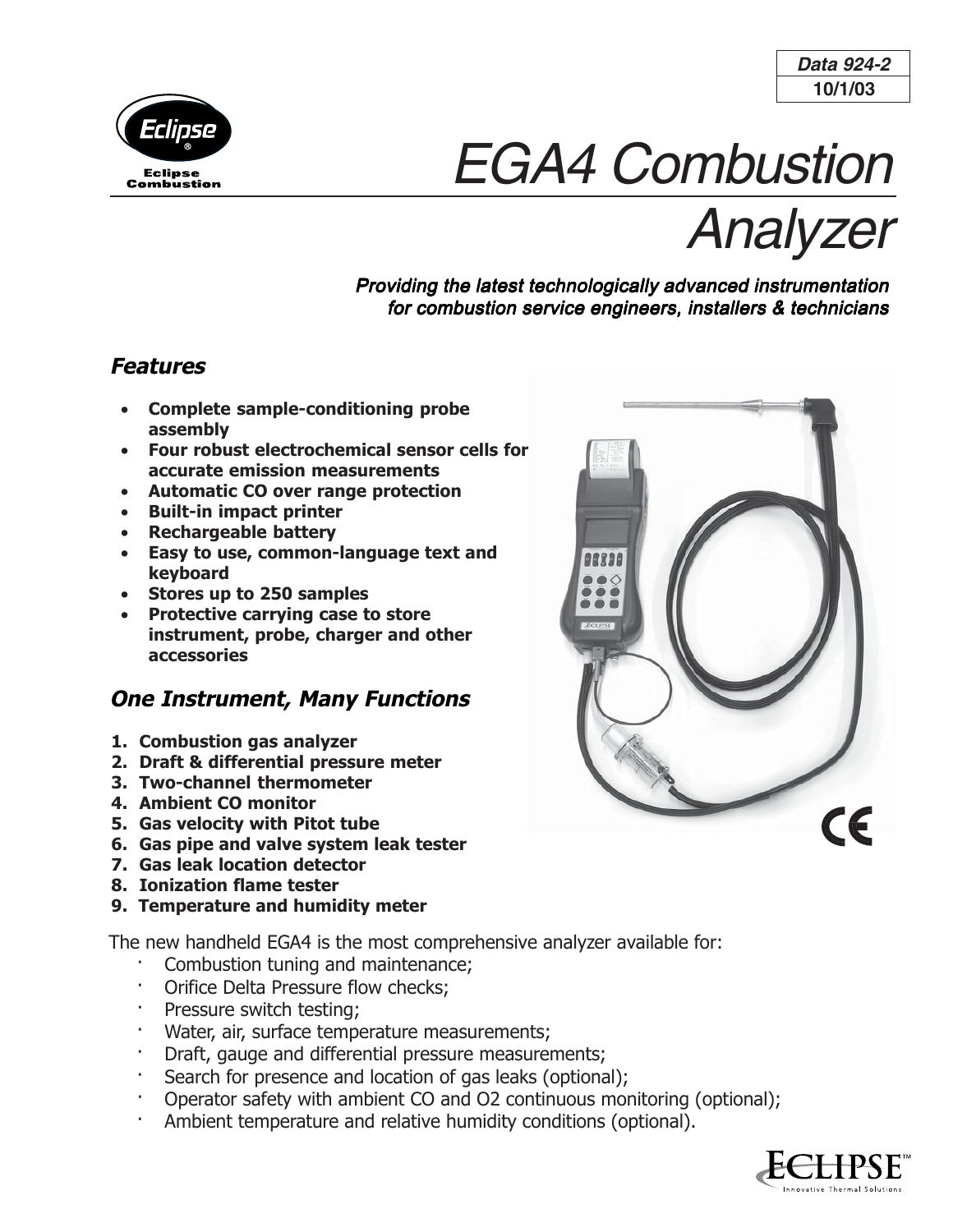# **Description of Features**

#### Gas Sensors

EGA4 uses long life, low maintenance sensors. The operator can set alarm levels with audible buzzer on gas measurements.

#### CO sensor protection

An automatic valve excludes flue gas from entering the CO sensor if excessively high and damaging CO levels exist.

#### Rechargeable battery operations

Ni-MH rechargeable batteries provide longer field use. A charger is supplied as standard. Either batteries or the charger can power flue gas analyzer and internal printer.

#### Keyboard & Display

Text, menus, and keyboard use common language (not icons), for simple and intuitive operations. Engineering units are selectable for US and European standards. The large backlight graphical LCD display is easy to read and can display 3, 6, or 12 values per page (zoom) or in bar graph format.

#### Multi Fuel selection

EGA4 allows selection of up to 10 fuels for calculating combustion values. The most commonly used fuels are factory pre-loaded for quick selection. Other fuel parameters can be loaded using optional PC software.

#### Built-in impact printer

A built-in rugged impact printer uses a common low cost roll of paper. The result is a more readable, longer life and heat resistant record than thermal printouts on chemical paper.

#### **Pressure/Draft input**

Differential pressure input can be used to verify draft, gas pipe leak with pressure decay program, gas flow delta-pressure, pressure in combustion chamber, DP on filters and fan, and limit switch calibration.

#### Smoke index

The results of using an optional external hand pump for smoke index measurement can be stored and printed on the report.

#### Gas sampling probe

The sampling probe is connected to the instrument with a dual hose through a water trap and a suspended particle filter and includes a built-in temperature probe.

#### Water trap

The new proprietary design trap prevents water from entering and damaging the instrument and measuring cells. It features a big water tank capacity for condensation, a small rubber plug for easy water removal, and a long life paper filter.

#### Combustion air temperature sensor

An optional Pt100 probe can measure remote combustion air temperature.

#### Ambient monitoring

An external optional probe is available for continuous surveillance of ambient safety conditions and alerts the operator with both acoustic and visual alarms.

#### Gas pipe leak test

The internal pressure sensor and a pressure decay program can check gas valves and pipes for the presence of leaks.

#### Gas leak sniffer

An external optional probe is available to locate the position of a gas leak. This probe has a flexible stainless steel shaft to reach difficult locations.

#### T+RH ambient monitoring

An external optional probe measures ambient room temperature and relative humidity for comfort index computations or process quality data.

#### Ionization flame tester

An external optional probe checks the ionization current in flame control sensor (flame-rod).

#### Gas velocity

An external Pitot probe connected to the differential pressure ports measures gas velocity and is automatically displayed based on the gas density parameter.

#### Flash memory

The flash memory allows the instrument firmware to be updated for any future legislation requirement or upgrading product performance.

#### Standard Report of Calibration

Each instrument is factory calibrated and certified against traceable standards and shipped with a Report of Calibration.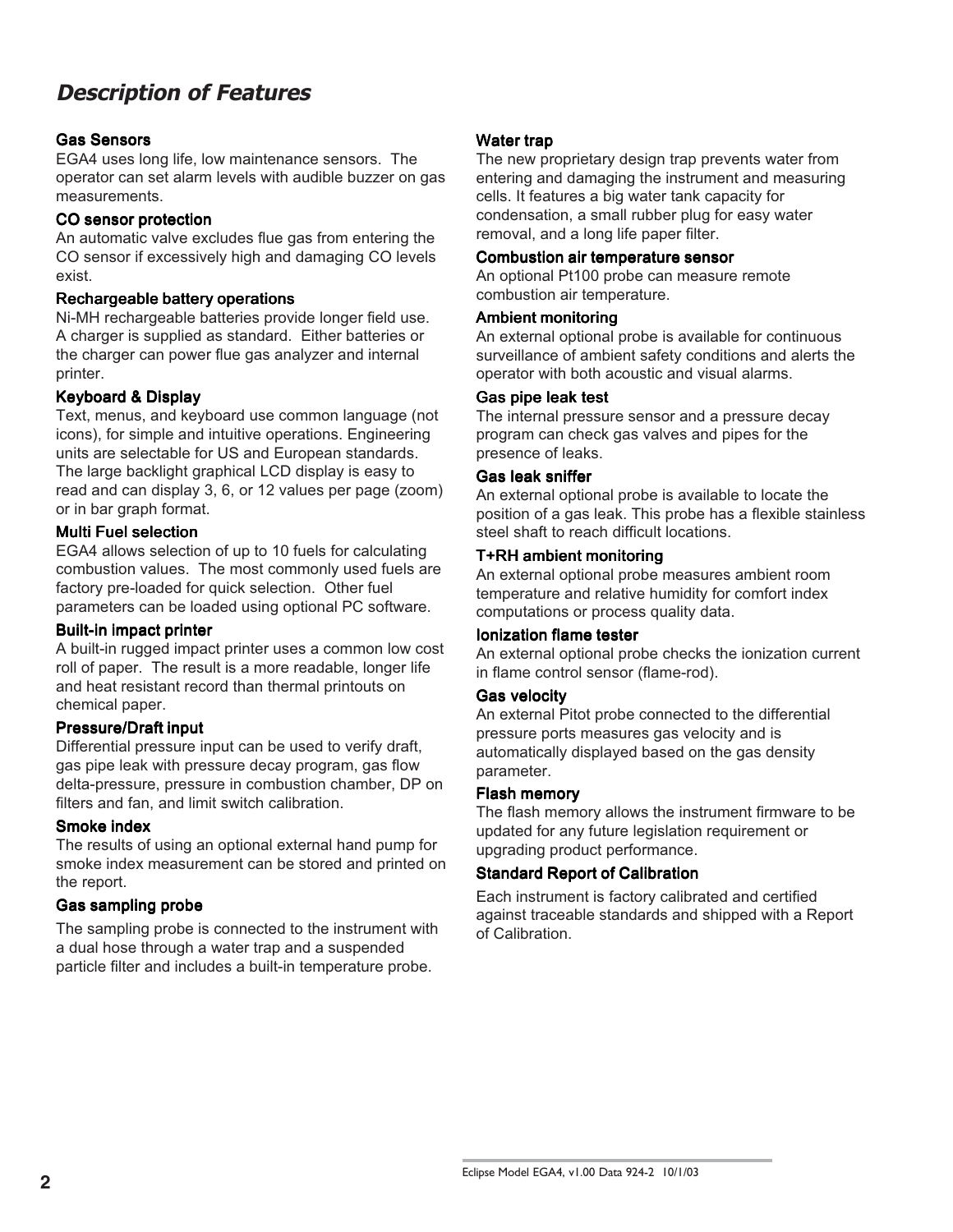**EGA4** includes the basic measuring instrument with O2, CO, NO, and NO2 cells, gas sample probe with temperature and draft measurement, printer, differential pressure sensor, infrared serial RS232 port, rigid plastic carrying case, battery charger, instruction manual, and calibration certificate.

| <b>Item</b> | <b>Description</b>                                                               |  |  |  |
|-------------|----------------------------------------------------------------------------------|--|--|--|
| 10002732    | Printer paper roll, 18m (60').                                                   |  |  |  |
| 10002734    | Printer ribbon.                                                                  |  |  |  |
| 10002729    | Kit, water trap with air filter and connector.                                   |  |  |  |
| 10002711    | Kit, filter cartridge.                                                           |  |  |  |
| 10002725    | Kit, rubber plug for water trap.                                                 |  |  |  |
| 10002730    | O-ring, analyzer, pneumatic connector                                            |  |  |  |
| 10002740    | Probe, analyzer, 300mm (12in.) pistol grip, gas and draft, dual hose, 800°C max  |  |  |  |
| 10002741    | Probe, analyzer, 750mm (30in.) pistol grip, gas and draft, dual hose, 1000°C max |  |  |  |
| 10002700    | Hose, analyzer, 6 m long extension dual hose for gas and draft                   |  |  |  |
| 10002746    | Probe, remote air sensor with 2 meter cable length.                              |  |  |  |
| 10002748    | Probe, remote air sensor with 5 meter cable length.                              |  |  |  |
| 10002749    | Probe, temperature and relative humidity.                                        |  |  |  |
| 10002736    | Probe, ambient CO.                                                               |  |  |  |
| 10002744    | Probe, external flame ionization current.                                        |  |  |  |
| 10002745    | Probe, natural gas (sniffer).                                                    |  |  |  |
| 13160       | Kit, smoke measurement index with pump, chart, filter paper                      |  |  |  |
| 13157       | Kit, filter paper for smoke measurement, 40 strips                               |  |  |  |
| 13155       | Scale, smoke index comparison chart                                              |  |  |  |
| 10002687    | Case, analyzer, ABS rigid plastic (instrument+probe+accessories)                 |  |  |  |
| 10002688    | Case, analyzer, aluminum (instrument+probe+accessories)                          |  |  |  |
| 10002689    | Case, analyzer, vinyl with shoulder strap (instrument+probe+accessories)         |  |  |  |
| 10002731    | Plate, analyzer, magnetic mounting with shoulder strap                           |  |  |  |
| 10002695    | Cell, EGA analyzers, O2 autocalibrated                                           |  |  |  |
| 10002684    | Module, power, 12Vdc automotive plug battery charger.                            |  |  |  |
| 10002676    | Module, power, I I5V 50/60 Hz USA plug.                                          |  |  |  |
| 10002673    | Module, power, 230V 50/60 Hz European plug.                                      |  |  |  |
| 10002674    | Module, power, 230V 50/60 Hz Schuko plug.                                        |  |  |  |
| 10002675    | Module, power, 230V 50/60 Hz UK plug.                                            |  |  |  |
| 10002677    | Module, power, 100V 50/60 Hz USA/Japan plug.                                     |  |  |  |
| 10002672    | Software, flue-gas analyzer, PC configuration and data (GasConfig).              |  |  |  |
| 10002685    | Module, IR/RS232 convertor with cable.                                           |  |  |  |

## **Accessories**